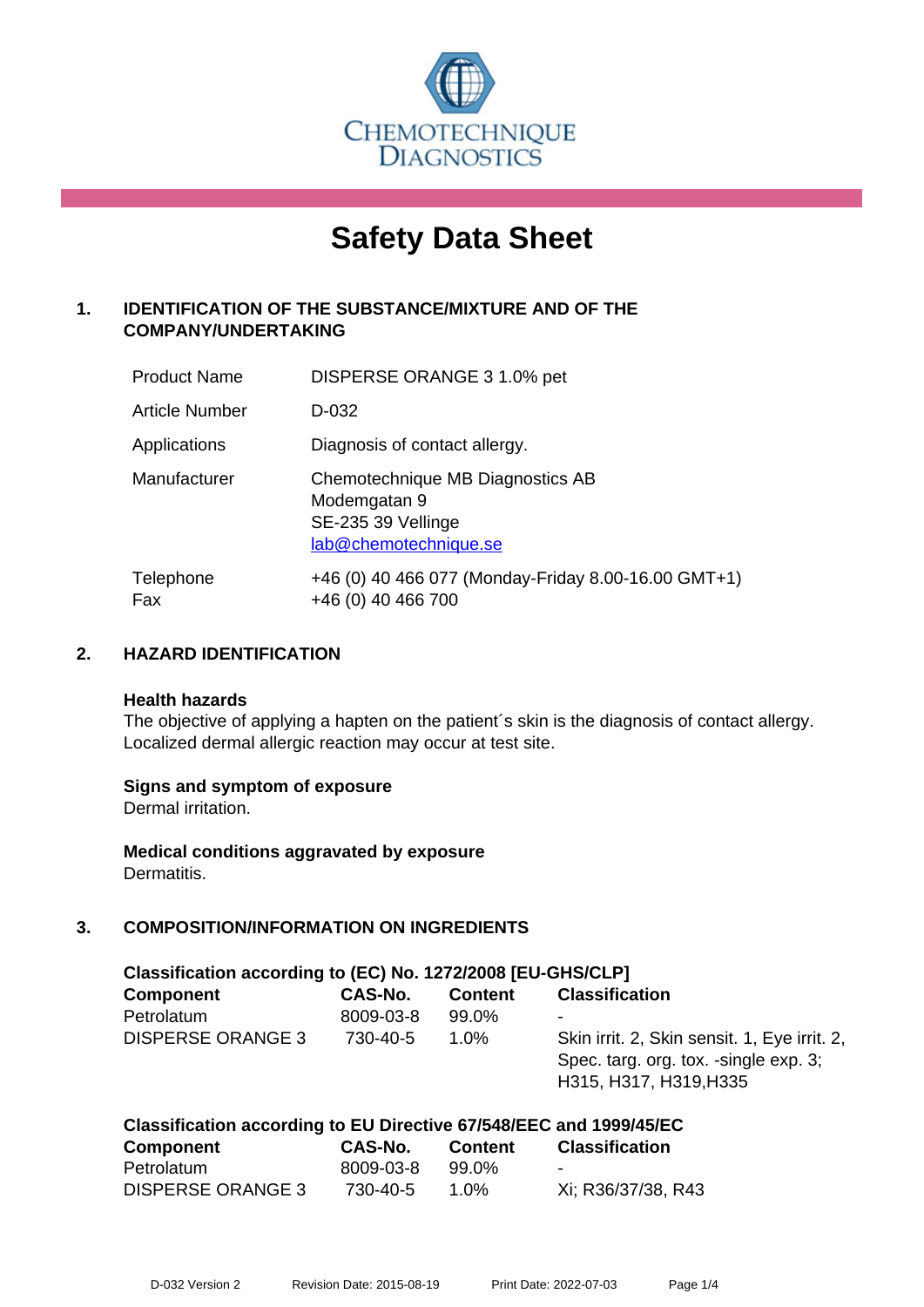## **4. FIRST AID MEASURES**

## **Emergency and first aid procedures**

Obtain medical attention.

# **5. FIRE-FIGHTING MEASURES\***

#### **Suitable extinguish media**

CO2, powder or water spray. Fight larger fires with water spray or alcohol resistant foam.

# **For safety reasons unsuitable extinguishing agents**

Water with full jet.

## **Special protective equipment for fire-fighters**

Wear self-contained respiratory protective device. Wear fully protective suit.

\*Data is shown for petrolatum only

## **6. ACCIDENTAL RELEASES MEASURES**

**Steps to be taken if material is released or spilled** Contain and place in a closed container.

# **7. HANDLING AND STORAGE**

**Precautions to be taken in handling and storage** Store dark at 5-8°C. Avoid extended exposure to light. FOR EXTERNAL USE ONLY.

# **8. EXPOSURE CONTROLS/PERSONAL PROTECTION**

**Respiratory protection** Not required.

**Ventilation** Local exhaust.

**Protective gloves** Disposal gloves.

#### **Eye protection** Not required with normal use.

## **Work/Hygienic practices**

Wash hands after each use.

## **9. PHYSICAL AND CHEMICAL PROPERTIES**

Odour **Odourless** 

Appearance Red Semi-solid

Melting point\* 50-55° C Flash point\*  $>100^{\circ}$ C

Boiling point\* No data available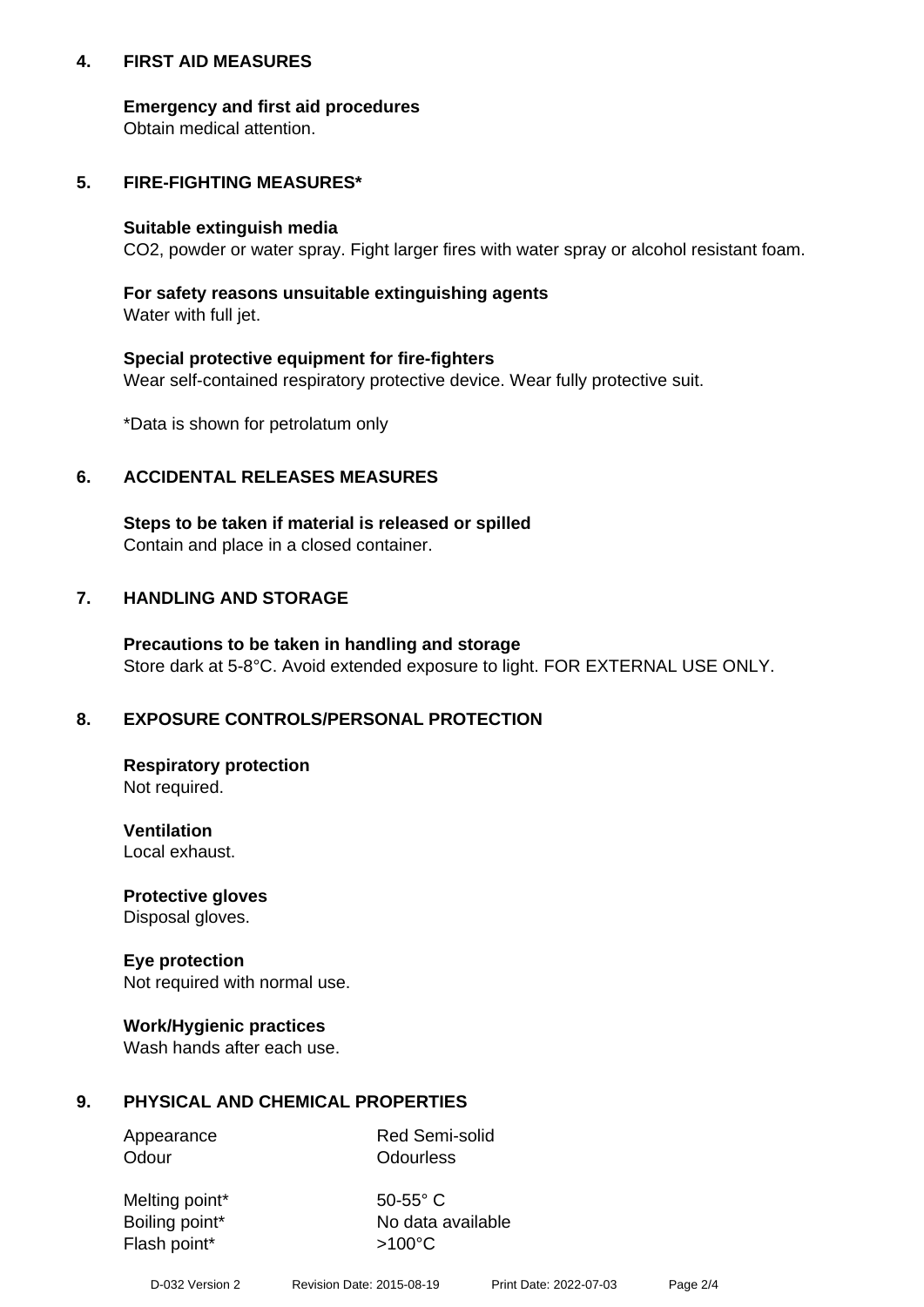Density\* No data available. Solubility in/Miscibility with Water\*

Self ignition\* Product does not self ignite. Danger of explosion\* Product does not present an explosion hazard. Insoluble

\*Data is shown for petrolatum only

# **10. STABILITY AND REACTIVITY**

#### **Incompability**

May react with strong oxidizing agents.

#### **Stability**

Stable at recommended storage conditions.

#### **Hazardous byproducts**

Combustion may generate CO, CO2 and other oxides.

**Hazardous polymerization**

Will not occur.

## **11. TOXICOLOGICAL INFORMATION**

No data available.

## **12. ECOLOGICAL INFORMATION**

No data available.

## **13. DISPOSAL CONSIDERATIONS**

#### **Waste disposal method**

Comply with federal, state/provincial and local regulation.

#### **14. TRANSPORT INFORMATION**

Not dangerous goods.

## **15. REGULATORY INFORMATION**

The classification is according to the latest editions of the EU lists, and extended by company and literature data.

## **16. OTHER INFORMATION**

#### **Text of H-statements and R-phrases mentioned in Section 3**

| Skin irrit. 2,                        |                           | Skin irritation (Category 2)            |          |  |
|---------------------------------------|---------------------------|-----------------------------------------|----------|--|
| Skin sensit. 1                        |                           | Skin sensitization (Category 1)         |          |  |
| Eye irrit. 2                          |                           | Eye irritation (Category 2)             |          |  |
| Spec. targ. org. tox. - single exp. 3 |                           | Specific target organ toxicity - single |          |  |
| D-032 Version 2                       | Revision Date: 2015-08-19 | Print Date: 2022-07-03                  | Page 3/4 |  |